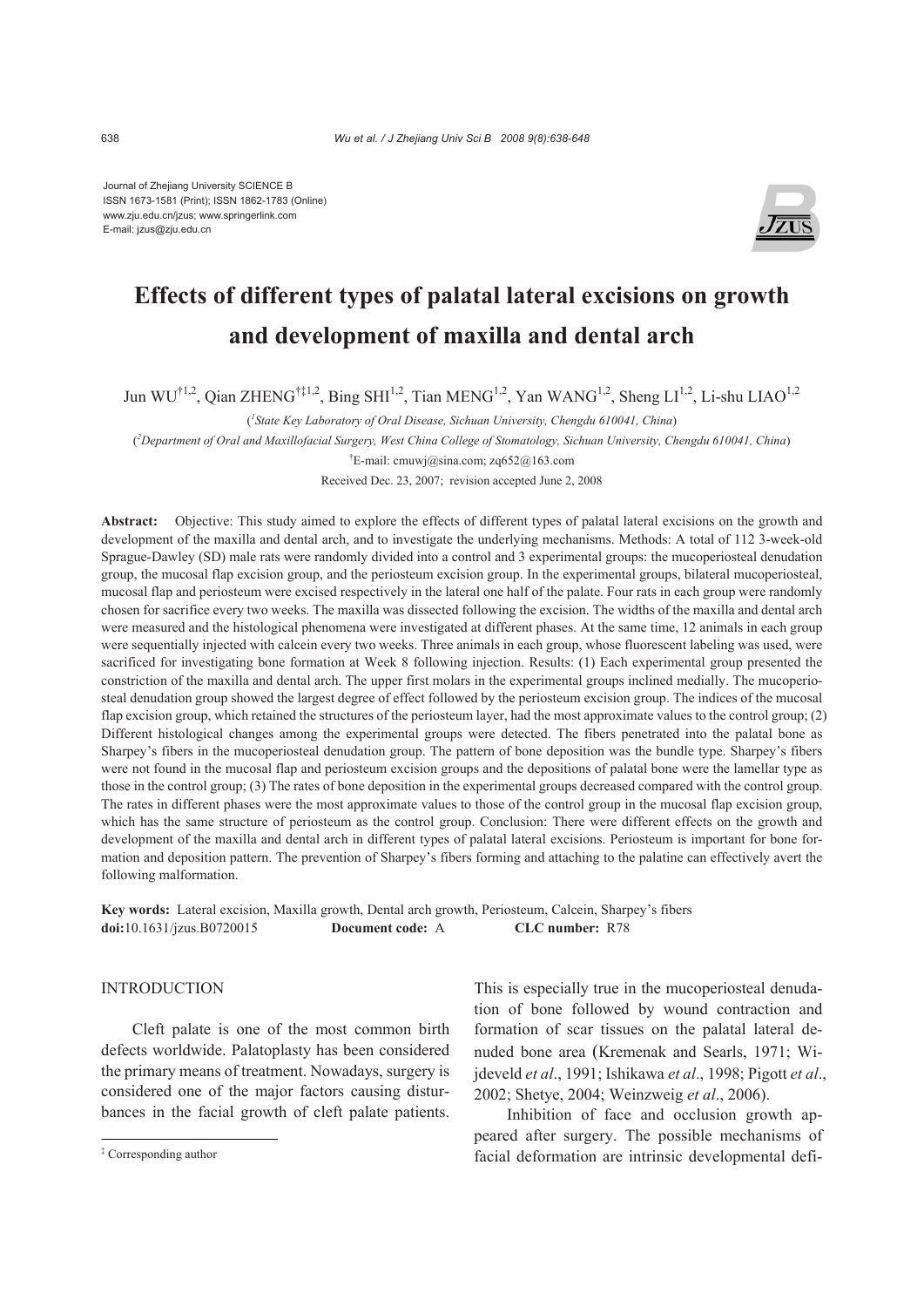ciencies, functional distortions, scar tissues disturbance, surgical techniques, blood flow alteration, sequence treatment schedule, and so on. There have been many investigations of the adverse effects on the maxilla and dental arch growth (Graber, 1949; Lynch and Peil, 1966; Searls and Biggs, 1974; Wijdeveld *et al*., 1987).

In the studies of Wijdeveld *et al*.(1989; 1991), palatal surgery according to von Langenbeck technique was simulated in beagle dogs and resulted in inhibition of the growth and development of dento-alveolar structures. They attributed this result to: (1) the initial wounds construction, (2) the firm attachment of scar tissues to the palatine by means of Sharpey's fibers, (3) no elastic fibers demonstrated in the healing tissue, and (4) periodontal fibers being fanned out into the scar tissues.

Prevention of this inhibition of the dento-alveolar growth might be accomplished by the separation of scar tissues and palatine, by covering the areas of palatal bone denudation with membranes or by modifying the techniques of palatal repair. In previous studies (In de Braekt *et al*., 1995; Shi *et al*., 2003; Ophof *et al*., 2004; 2008), biocompatible, biodegradable membranes or mucosa from autogenic cheek, palate and tissue-engineering oral mucosa membranes were used to prevent the development of Sharpey's fibers. It remains to be elucidated whether the growth inhibition could be prevented by membrane covering.

Another way to prevent scar tissue attachment is by modifying the surgical techniques, mainly including the mucosal flap technique (Perko, 1974) and the partially flap technique (Leenstra *et al*., 1995a; 1995b). These two techniques preserve the periosteum in the palatal lateral excisions area, avoid the denudation of bone, and prevent Sharpey's fibers attachment (Leenstra *et al*., 1995a). Comparing the mucoperiosteal technique with the partially split flap technique in cleft palate patients, researchers found that the partially split flap technique can prevent construction of the dental arch efficiently (Leenstra *et al*., 1996; Noguchi *et al*., 2003), and that the speech evaluation, dental arch shape and velopharyngeal function were more advantageous (Ito *et al*., 2006; Vander Poorten *et al*., 2006).

The aim of this study was to evaluate the histological development of the maxilla and dental arch, wound healing and bone deposition in Sprague-Dawley (SD) rats. The evaluation was performed after simulated lateral excisions of palatal repair according to the von Langenbeck technique, the partially split flap technique or the mucosa covering with autogenic palate. The results were assessed in order to provide references for surgery design as well as to improve the management of cleft palate.

## MATERIALS AND METHODS

# **Animals and surgical procedures**

Rats are suitable experimental animals for studies of the maxillary growth influenced by palatal surgery and the subsequent healing process. The crest-time of maxilla and dental arch growths in rats is 23~75 d after birth. In this phase, the experimental intervention effect can be expressed preferably (Searls and Biggs, 1974). So we used a total of 112 purebred 3-week-old SD male rats in this study (Experimental Animal Center, Sichuan University, China). Throughout the experiments, the principles of laboratory animal care (National Research Council of China; 1996) were followed. The weight of rats was  $(50±5)$  g. The animals were randomly divided into a control group (*n*=28) and three experimental groups: the mucoperiosteal denudation group (*n*=28), the mucosal flap excision group (*n*=28), and the periosteum excision group (*n*=28). The experimental groups were anesthetized with muscular injections of 7 mg/kg sodium pentobarbital (Nembutal®, Abbott Laboratories, North Chicago, IL, USA). Operative incisions began at the posterior margin of the anterior palatine foramen and ended on the level of distal surface of the maxillary second molar (Fig.1). The lateral incisions of palatal repair according to von Langenbeck technique, the partially split flap technique and the autogenic palatal mucosa covering technique were simulated respectively in three experimental groups. The bilateral halves of palatal mucoperiosteum were excised in the mucoperiosteal denudation group. The bilateral halves of the palatal mucosal flap were excised in the mucosal flap excision group, even though the periosteum of the lateral areas was preserved. The bilateral halves of the palatal mucosal flap were elevated, and the periosteum under the wound surface was excised in the periosteum excision group.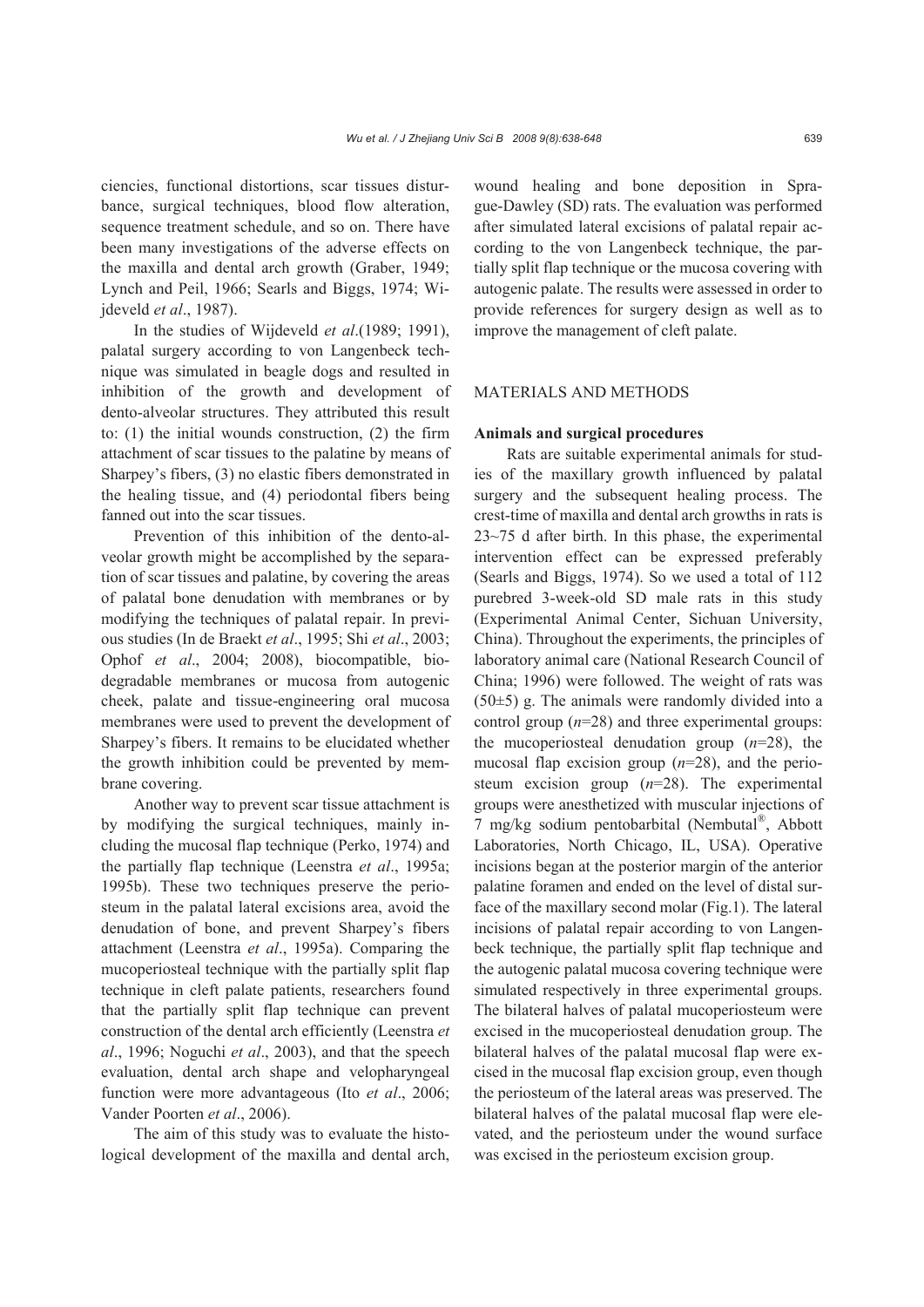

**Fig.1 Diagram of the rat palate. Hatched areas are the soft tissue excision areas. Operative incision began at posterior margin of anterior palatine foramen and ended on the level of distal surface of the maxillary second molar. Bilateral halves of palatal mucoperiosteum, mucosal flap and periosteum were excised in three experimental groups**

# **Growth and development of the maxilla and dental arch**

At Weeks 2, 4, 6 and 8 after operation, 3 rats in each group were sacrificed with muscular injection of 7 mg/kg sodium pentobarbital (Nembutal $^{\circledR}$ ). The maxilla was dissected and embedded in methyl methacrylate resin after being dehydrated in a graded series of ethanol. Sections of the coronal plane of maxilla were made between the maxillary first molar mesiolingual cusps perpendicular to the occlusal plane by hard tissue cutting machine (LEICA AP1600, Germany) at 100 µm. The sections were fixed on microscope slides, observed under stereomicroscope, and photographed by digital camera.

The outlines of the upper first molars and palates were traced from photographs at 26.5× amplification. The experiments were performed according to the method of Kim *et al*.(2002), defining *A* and *A*′, *B* and *B*′ points (Fig.2). Distances between *A* and *A*′ points (*AA*′), *B* and *B*′ points (*BB*′), representing the maxilla width and dental arch width respectively, were measured three times by a sliding caliper to obtain the mean values. *BB*′ value minus *AA*′ value was defined as *CC*′, representing the degree of tooth obliquity. The smaller *CC*′ value was, the more serious the first molar introversion was. Experimental results were analyzed by statistical software package SPSS 11.5. One-way analysis of variance (ANOVA) was used to analyze the same indices of the four groups from the same period. Least significant difference (*LSD*) was used to analyze the differences between indices for pairs of groups.



**Fig.2 Diagram of the measuring points. The middle points of enamelcement junction between buccal and lingual surfaces of the maxillary first molar assumed as the rotation center of teeth were defined as** *A* **and** *A***′ points. The distance between** *A* **and** *A***′ points represented the width of maxilla (***AA***′). On the vertical lines to the above connecting lines, there are 30 mm points higher defined as** *B* **and** *B***′ points, and the distance between** *B* **and** *B***′ points represented the width of dental arch (***BB***′).** *BB***′ value minus** *AA***′ value was defined as** *CC***′, representing the degree of tooth obliquity. The smaller** *CC***′ value was, the more serious the first molar introversion was** 

## **Histological processing**

One rat in each group was anesthetized by muscular injection of 7 mg/kg sodium pentobarbital (Nembutal®) at Weeks 2, 4, 6 and 8 after operation. The maxillae were dissected and immersed in 10% (w/v) neutral formaldehyde as a fixative. Then the blocks were decalcified in 20% (w/v) formic acid and 5% (w/v) sodium citrate for 7 to 10 d, dehydrated and embedded in paraffin. Serial coronal sections of 5  $\mu$ m were prepared between the maxillary first molar. Dimethyl benzene was used for deparaffinage. The sections were stained with hematoxylin and eosin (H & E). Five sections from each block were stained with trichrome staining (in toluidine for 10 min at 25  $^{\circ}$ C,  $1\%$  (w/v) orange G and saturated picric acid with volume ratio of 1 to 9 for 2 min, and ponceau red for 10 min).

#### **Fluorescent labeling**

We used the vital fluorescent bone marker calcein in order to characterize bone growth, which was widely used in the fluorescent analysis to determine many metal ions and as an indicator for titration analysis (Diehl and Ellingboe, 1956; Wallach *et al*., 1959; Jiménez *et al*., 1988).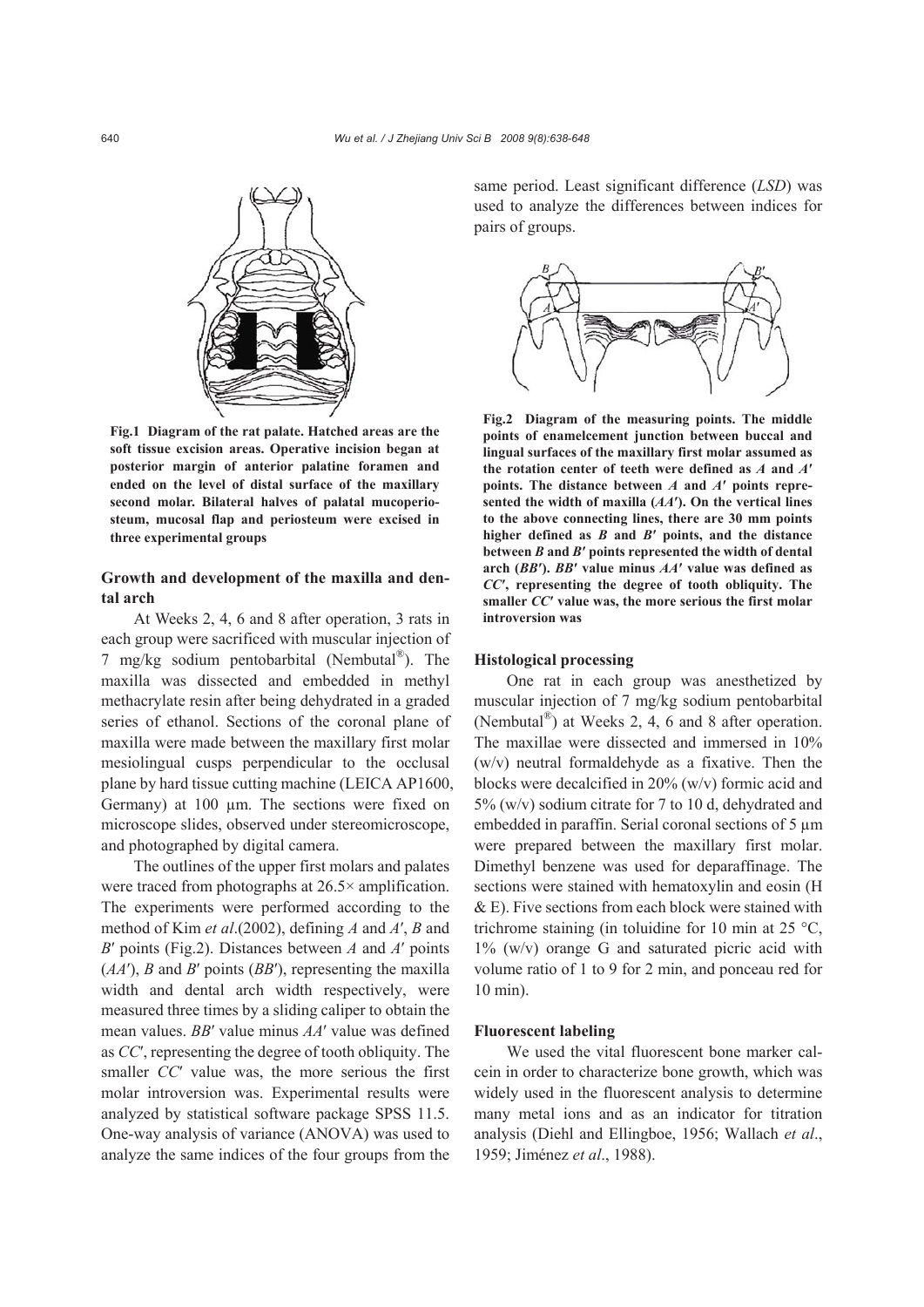Twelve rats in each group had 20 mg/kg calcein (Sigma, US) injected into the dorsal subcutaneous area every two weeks. Three labeled rats in each group were sacrificed at Week 8 after fluorescent injection. Hard tissue sections were prepared. Using ultraviolet light exposure at 380 nm, the section was observed by fluorescence microscope (Nikon, UFX-II) and graphed by digital camera. The right borders of section photos were measured at  $40\times$  amplification. Distance between two labeled lines was measured three times to obtain the mean value. The rate of bone deposition was estimated using distance divided by time interval. The data were analyzed with statistical software SPSS 11.5. One-way ANOVA was used to analyze the rate of bone deposition in the four groups from the same period. The *LSD* was used to analyze the differences between indices for pairs of groups.

# RESULTS

# **Chronological changes in the maxilla width, dental arch width, and the degree of the upper first molar introversion**

Fig.3 shows the chronological changes of the maxilla width, dental arch width, and the degree of the upper first molar introversion. The widths of maxilla and dental arch increased gradually in the control group. Maxillary and alveolar bones grew and developed down and in a lateral orientation. The same growth tendency appeared in the experimental groups, but at a slower rate. The upper first molar was introverted. The widths of the maxilla and dental arch were smaller than those in the control group, and the degrees of the upper first molar introversion were larger than those in the control group, especially in the mucoperiosteal denudation group. The indices of the mucosal flap excision group had the closest approximate values to those of the control group.

One-way ANOVA showed that there was statistical significance in three indices among all the groups at four periods (*P*<0.01). *LSD* revealed no significantly statistical differences between the control group and the mucosal flap excision group in three indices at Week 8 (*P*=1.000, 0.101, 0.141). There were no significantly statistical differences of the *CC*′ values between the mucoperiosteal denudation group and the periosteum excision group at Week 2 (*P*=0.516) and



**Fig.3 Chronological changes of maxilla width (***AA***′) (a), dental arch width (***BB***′) (b), and the degree of the upper first molar introversion (***CC***′) (c) in the four groups that were measured on different phases** 

Group I: Mucoperiosteal denudation group; Group II: Mucosal flap excision group; Group III: Periosteum excision group

Week 8 ( $P=0.438$ ), and between the mucosal flap excision group and the periosteum excision group at Week 4 (*P*=0.623) (Tables 1 and 2).

# **Histological findings**

The palatal bone was covered with parakeratotic stratified squamous epithelium with many villi protruding into the underlying connective tissues in the sections of the control group. Just below the epithelium, the connective tissue layer consisted mainly of a 3D network of coarse collagen fibers. Blood vessels aligned sagitally in the submucous layers. The major palatine artery and branches of the palatal nerves were found at the lateral aspect close to the bone. The periodontal fibers were fanned out into the gingival and the deeper layers of the palatal connective tissues.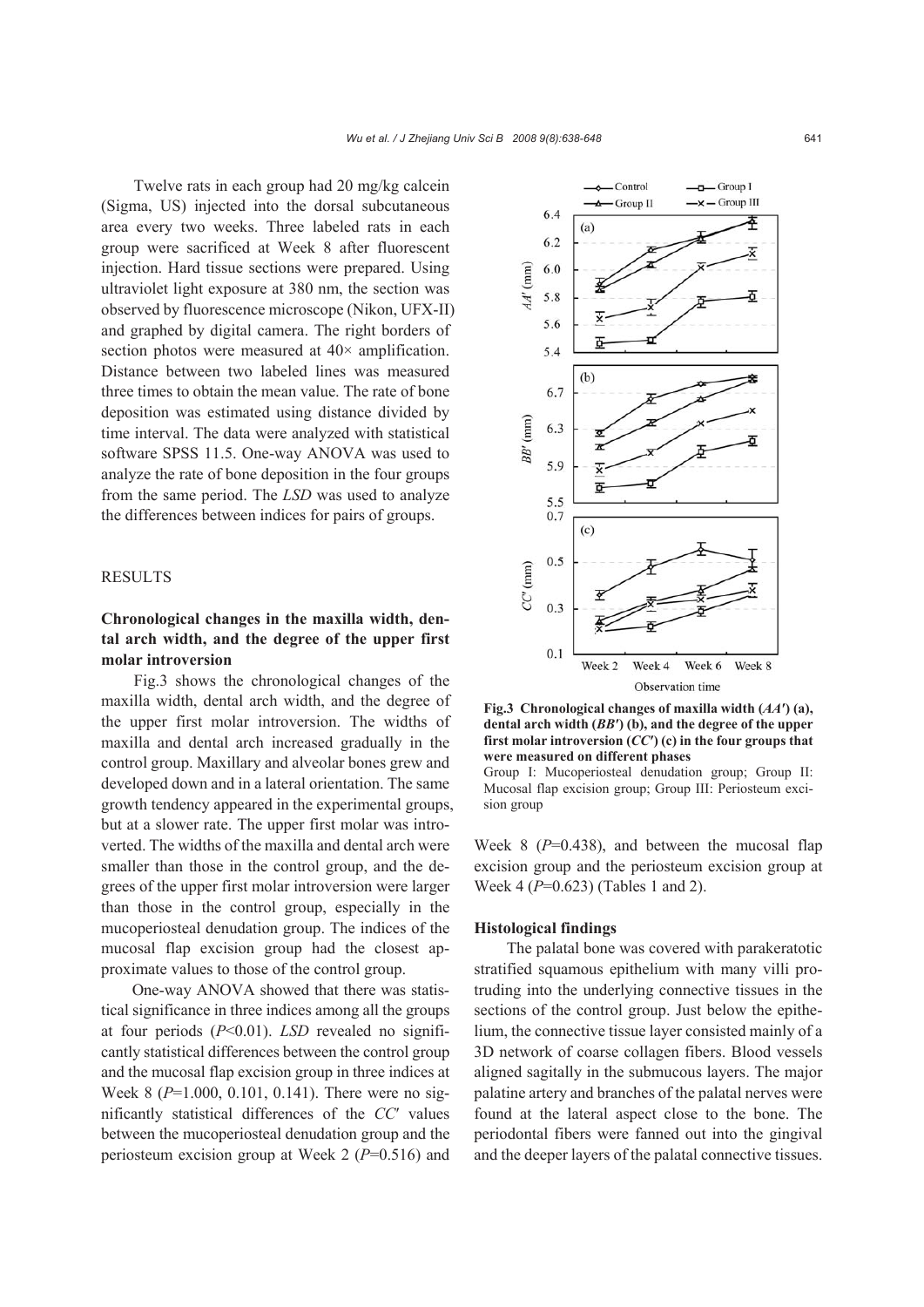| Phase  | Group     | $AA'$ (mm)      | $BB'$ (mm)      | $CC^{\prime}$ (mm) |
|--------|-----------|-----------------|-----------------|--------------------|
| Week 2 | Control   | $5.90 \pm 0.05$ | $6.26 \pm 0.03$ | $0.36 \pm 0.02$    |
|        | Group I   | $5.47 \pm 0.04$ | $5.67 \pm 0.05$ | $0.20 \pm 0.01$    |
|        | Group II  | $5.86 \pm 0.05$ | $6.11 \pm 0.03$ | $0.25 \pm 0.02$    |
|        | Group III | $5.65 \pm 0.05$ | $5.86 \pm 0.07$ | $0.21 \pm 0.02$    |
| Week 4 | Control   | $6.15 \pm 0.02$ | $6.63 \pm 0.05$ | $0.48 \pm 0.03$    |
|        | Group I   | $5.49 \pm 0.02$ | $5.71 \pm 0.04$ | $0.22 \pm 0.02$    |
|        | Group II  | $6.04 \pm 0.02$ | $6.37\pm0.03$   | $0.33 \pm 0.01$    |
|        | Group III | $5.73 \pm 0.06$ | $6.05 \pm 0.03$ | $0.32 \pm 0.03$    |
| Week 6 | Control   | $6.24 \pm 0.04$ | $6.80 \pm 0.01$ | $0.56 \pm 0.03$    |
|        | Group I   | $5.77 \pm 0.04$ | $6.06 \pm 0.06$ | $0.29 \pm 0.02$    |
|        | Group II  | $6.23 \pm 0.03$ | $6.63 \pm 0.01$ | $0.38 \pm 0.02$    |
|        | Group III | $6.02 \pm 0.03$ | $6.36 \pm 0.02$ | $0.34 \pm 0.01$    |
| Week 8 | Control   | $6.36 \pm 0.06$ | $6.87 \pm 0.01$ | $0.51 \pm 0.05$    |
|        | Group I   | $5.81 \pm 0.04$ | $6.17 \pm 0.05$ | $0.36 \pm 0.01$    |
|        | Group II  | $6.36 \pm 0.02$ | $6.83 \pm 0.01$ | $0.47 \pm 0.01$    |
|        | Group III | $6.12 \pm 0.04$ | $6.50 \pm 0.01$ | $0.38 \pm 0.03$    |
|        |           |                 |                 |                    |

**Table 1 The maxilla width (***AA***′), the dental arch width (***BB***′) and the degree of the upper first molar introversion (***CC***′) on the different phases in the four groups**

All data expressed as mean±*SD*. Group I: Mucoperiosteal denudation group; Group II: Mucosal flap excision group; Group III: Periosteum excision group

**Table 2 Results of multiple-comparison tests (***LSD***) for pairs of groups between indices of rats**

| Phase         | Group            | AA'                | BB'                                                                                                  | CC'   |   |
|---------------|------------------|--------------------|------------------------------------------------------------------------------------------------------|-------|---|
| Week 2        | $C$ vs I         |                    | ÷                                                                                                    | Ť     |   |
|               | C vs II          | ns                 | t                                                                                                    | Ť     |   |
|               | C vs III         | Ť                  | t                                                                                                    | Ť     |   |
|               | I vs II          | Ť                  | t                                                                                                    | Ť     |   |
|               | I vs III         | Ť                  | Ť                                                                                                    | ns    |   |
|               | II vs III        | Ť                  | Ť                                                                                                    | ×.    |   |
|               | $P^{\#}$         | 0.000              | 0.000                                                                                                | 0.000 |   |
| Week 4        | $C$ vs I         | ÷                  | ÷                                                                                                    | Ť     |   |
|               | C vs II          | Ť                  |                                                                                                      | Ť     |   |
|               | C vs III         | Ť                  |                                                                                                      | Ť     |   |
|               | I vs II          | Ť                  | ÷                                                                                                    | Ť     |   |
|               | I vs III         | Ť                  | t                                                                                                    | ÷     |   |
|               | II vs III        | Ť                  | Ť                                                                                                    | ns    |   |
|               | $\overline{P}$   | 0.000              | 0.000                                                                                                | 0.000 |   |
| Week 6 C vs I |                  | ÷                  |                                                                                                      | ÷     |   |
|               | $C$ vs II        | ns                 | t                                                                                                    | Ť     |   |
|               | $C$ vs III       | Ť                  | t                                                                                                    | Ť     |   |
|               | I vs II          | Ť                  | Ť                                                                                                    | t     |   |
|               | I vs III         | Ť                  | Ť                                                                                                    |       |   |
|               | II vs III        | Ť                  | $\dagger$                                                                                            |       |   |
|               | $\boldsymbol{P}$ | 0.000              | 0.000                                                                                                | 0.000 |   |
| Week 8        | C vs I           | ÷                  | ÷                                                                                                    | ÷     |   |
|               | $C$ vs II        | ns                 | ns                                                                                                   | ns    |   |
|               | C vs III         | Ť                  | Ť                                                                                                    | Ť     |   |
|               | I vs II          | Ť                  | $\dagger$                                                                                            | Ť     |   |
|               | I vs III         | $\dot{\mathsf{T}}$ | Ť                                                                                                    | ns    |   |
|               | II vs III        | $\dot{\mathsf{T}}$ | Ť                                                                                                    | Ť     |   |
|               | P                | 0.000              | 0.000                                                                                                | 0.001 |   |
|               |                  |                    | $*P<0.05$ ; $^{\dagger}P<0.01$ ; $^{\text{ns}}P>0.05$ ; $^{\dagger}P$ : Significance between groups. |       | C |

Control group; I: Mucoperiosteal denudation group; II: Mucosal flap excision group; III: Periosteum excision group

The periosteal part of the mucoperiosteum consisted of a thin layer with some osteoblasts. The palatal bone was of the lamellar type (Fig.4a, see Page 644).

Two weeks after operation, scar tissues were found in the lateral operation areas in the mucoperiosteal denudation group. The epithelium seemed to be somewhat thinner and lacked villi. The connective tissues became thinner, and collagen fibers showed hyperplasia and were arranged disorderly. Slight inflammatory cell infiltration was found. Few inactive osteoblasts appeared on the bone surface. Four weeks after operation, collagenous fibers appeared hyperplastic and thickening, and were arranged horizontally-oriented. The periodontal fibers were fanned out into the scar tissues and connected with the collagenous fibers. The structure of the periosteum disappeared. In the operation areas many thick collagen fibers penetrated into the palatal bone as Sharpey's fibers. Eight weeks after operation, scar tissues were constituted by a great quantity of horizontally-oriented thick collagen fibers. Sharpey's fibers created a firm attachment of the scar tissues to the bone (Fig.4b). The periodontal ligament showed a conjunction between the mucoperiosteal connective tissues and the alveolar bone (Fig.5a). The palatal bone was of the bundle type, with trabecular deposition and osteoid formation (Fig.4b).

Two weeks after operation, the epithelium consisted of parakeratotic stratified squamous epithelium with obvious villi in the mucosal flap excision group. Large blood vessels appeared hyperaemic in the thick connective tissues. Collagenous fibers thickened and became hyperplastic. Inflammatory cells infiltration could be found (Fig.4c). Four weeks after operation, a layer of scar tissues extended from the surface of the former wound areas to the deeper layer of the mucoperiosteum (Fig.5c). The boundary of scar tissues was rather vague. Increasing fibroblast and hyperplastic collagenous fibers were found in the layer of the connective tissues. There were no Sharpey's fibers. The periodontal ligament showed less attachment to the mucoperiosteal connective tissues (Fig.5b). The layer of the periosteum was thick and rich in cells. The palatal bone was of lamellar type (Fig.5c), similar to the control group. Six to eight weeks after operation, fibroblast reduced and collagenous fibers thickened increasingly. The layer of the periosteum became thinner, but small amounts of bone deposition still could be found.

Two weeks after the operation, the epithelium closely resembled those of the control group animals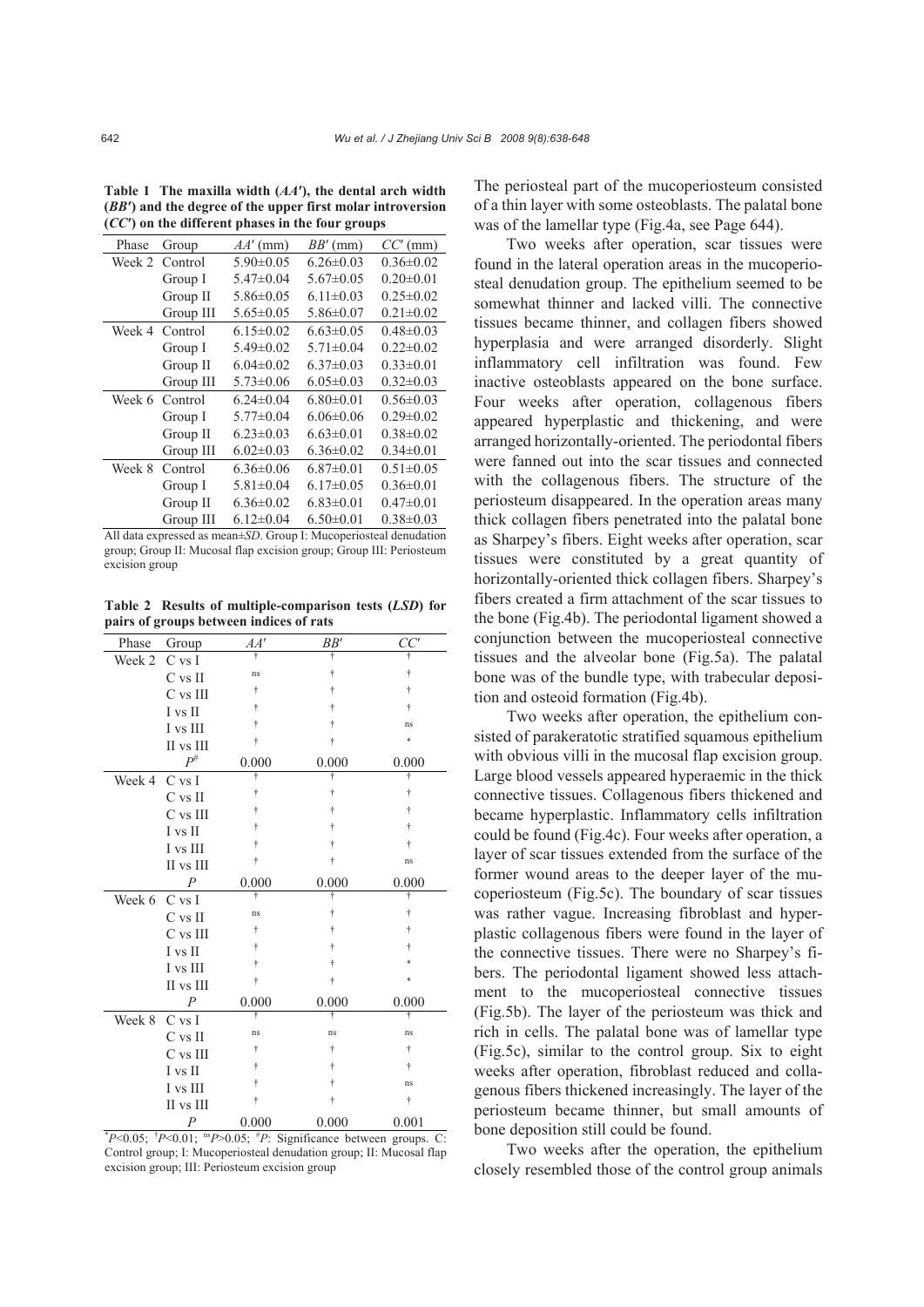except for granular layer presenting slight proliferation in the periosteum excision group. Small amounts of inflammatory cells infiltrated in the operation area. Proliferative and indiscriminate osteoplast could be found in the border of the operation area. Four weeks after operation, collagenous fibers thickened and became horizontally-oriented. Scar tissues were connected with the periodontal fibers (Fig.5e). A thin layer of regenerated periosteum appeared in the operation area (Fig.4d). The Sharpey's fibers could not be found. Six to eight weeks after operation, the reticular collagen fibers located in maturated scar tissues, and the palatal bone was of lamellar type with osteoid formation (Figs.4e and 5e).

## **Fluorescent labeled appearance**

Regularly arranged fluorescence labeling lines corresponding to the injection time were clearly observed from the side of the nose to the side of the palatine in the control group at Week 8 after injection (Fig.6a). The marker lines became narrower near the side of the palatine. Strong fluorescence labeling was found on the median suture of palatine, corresponding to the last time of mark (Fig.6b).

Two weeks after injection, the structure of palatine essentially remained normal in the mucoperiosteal denudation group. Massive irregular fluorescent labeling markers could be observed adjoining the side of the nose. A strong fluorescence labeling band was seen on the median palatine suture with irregular arrangement. Flexed marker line aligned on the side of the palatine. At Week 8 after injection, the labeling lines became regularly arranged, corresponding to the injection time, and curved to the side of the palate. The nearer the fluorescence labeling to the side of the palatine was, the narrower the distance between one marker line and the other (Fig.6c). The attenuated fluorescence labeling band was present on the median palatine suture.

The bone lamella of the hard palate remained normal anatomy and structure in the mucosal flap excision group. The labeling lines showed wrinklier compared with the control group. At Week 8 after injection, the regular fluorescence labeling line corresponding to the injection time was observed from the side of the nose to the side of the palatine. The distance between two labeling lines became smaller near the side of the palatine (Fig.6d). Strong labeling band corresponding to the last time of injection appeared on the median suture of the palatine.

Two weeks after marking, the fluorescence labeling lines on the side of the nose were dispersed and irregular in the periosteum excision group. At Week 4 after injection, the labeling lines corresponding to the injection time began to appear. Six to eight weeks after operation, relatively regular fluorescence labeling lines were distributed from the side of the nose to the side of the palatine. Similar to the control group, the distance between the two marker lines became smaller gradually (Fig.6e), and the strong fluorescence labeling band arose on the median suture of the palatine.

One-way ANOVA showed that there was statistical significance of the rates of bone deposition among all the groups at four periods (*P*<0.01). The data of *LSD* analysis showed that there was statistical significance of the indices between all pairs of groups (*P*<0.01), except the rate of bone deposition between the mucoperiosteal denudation group and the periosteum excision group at Weeks 6~8 (*P*=0.382) (Tables 3 and 4).

Table 3 The rate of palatine bone deposition on the different phases in the four groups  $(n=3)$ 

| Time            | Rate of palatine bone deposition (mm/d) |                   |                     |                   |  |
|-----------------|-----------------------------------------|-------------------|---------------------|-------------------|--|
|                 | Control group                           | Group I           | Group II            | Group III         |  |
| Weeks $0\sim2$  | $0.0160 \pm 0.0002$                     | $0.0110\pm0.0001$ | $0.0140\pm0.0002$   | $0.0130\pm0.0001$ |  |
| Weeks $2\neg 4$ | $0.0140 \pm 0.0003$                     | $0.0090\pm0.0002$ | $0.0120 \pm 0.0001$ | $0.0110\pm0.0002$ |  |
| Weeks $4\neg 6$ | $0.0100\pm0.0002$                       | $0.0050\pm0.0002$ | $0.0080 \pm 0.0001$ | $0.0060\pm0.0002$ |  |
| Weeks $6 - 8$   | $0.0100 \pm 0.0001$                     | $0.0050\pm0.0001$ | $0.0080\pm0.0002$   | $0.0049\pm0.0001$ |  |
|                 |                                         |                   |                     |                   |  |

Data expressed as mean±*SD*. Group I: Mucoperiosteal denudation group; Group II: Mucosal flap excision group; Group III: Periosteum excision group

**Table 4 Results of multiple-comparison tests (LSD) for pairs of groups between indices of rats** 

| Time            | C vs I | 7 vs H | C vs III | vs II | [ vs III | II vs III | One-way ANOVA $(P)^{\#}$                                                                                                                                   |
|-----------------|--------|--------|----------|-------|----------|-----------|------------------------------------------------------------------------------------------------------------------------------------------------------------|
| Weeks $0\sim2$  |        |        |          |       |          |           | 0.000                                                                                                                                                      |
| Weeks $2\neg 4$ |        |        |          |       |          |           | 0.000                                                                                                                                                      |
| Weeks $4\neg 6$ |        |        |          |       |          |           | 0.000                                                                                                                                                      |
| Weeks $6 - 8$   |        |        |          |       | ns       |           | 0.000                                                                                                                                                      |
|                 |        |        |          |       |          |           | P<0.01; <sup>ns</sup> P>0.05; <sup>#</sup> P: Significance between groups. C: Control group; I: Mucoperiosteal denudation group; II: Mucosal flap excision |

group; III: Periosteum excision group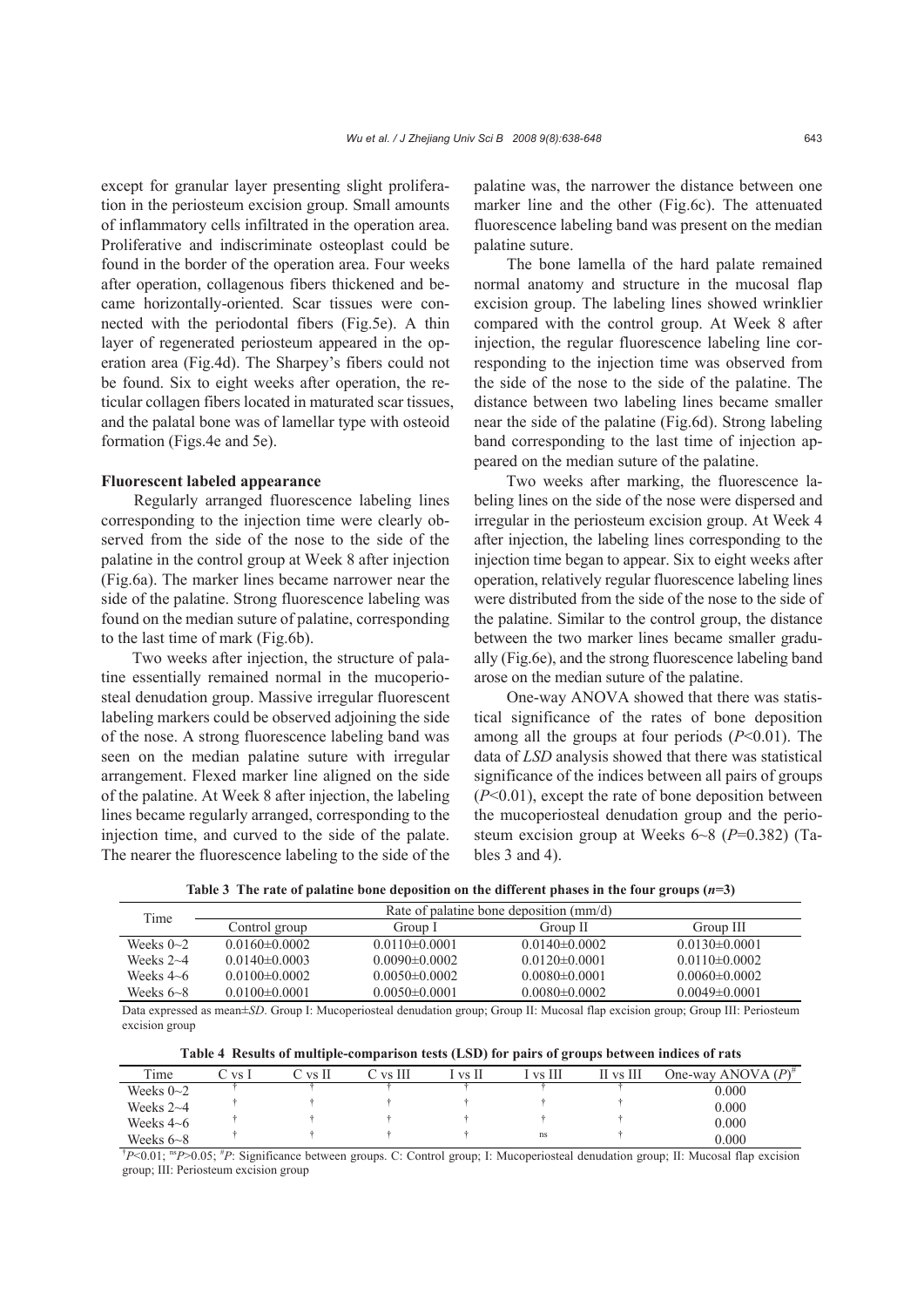









#### Fig.5 Frontal section of the rat palate (trichrome staining)

(a) Mucoperiosteal denudation group (Week 8). The periodontal fibers were fanned out into the scar tissues and connected with the collagenous fibers; (b) Mucosal flap excision group (Week 8). The periodontal fibers were not connected with the scar tissues; (c) Mucosal flap excision group (Week 8). The palatal bone was of lamellar type. Sharpey's fibers were not found; (d) Periosteum excision group (Week 0). Periosteum was excised completely; (e) Periosteum excision group (Week 8). Scar tissues were connected with the periodontal fibers. The palatal bone was of lamellar type. PF: Periodonal fibers; LB: Lamellar type bone

 $(e)$ 







## Fig.6 Frontal section of the rat palate (fluorescence microscope image: calcein)

(a) Control group. Fluorescence labeling lines were arranged from the side of the nose to the side of the palatine regularly; (b) Control group. Irregular fluorescence labeling band was found on the median suture of palatine, corresponding to the last time of mark; (c) Mucoperiosteal denudation group. Massive irregular fluorescent labeling markers could be observed adjoining the side of the nose. Flexed marker line aligned on the side of the palatine; (d) Mucosal flap excision group. The regular fluorescence labeling lines corresponding to the injection time (Weeks  $0, 2, 4, 6, 8$ ) were observed from the side of the nose to the side of the palatine. The labeling lines showed wrinklier; (e) Periosteum excision group. Arrow shows the fluorescence labeling lines of the 0~2 weeks, which were dispersed and irregular. The fluorescence labeling lines of 4~8 weeks were relatively regularly distributed from the side of the nose to the side of the palatine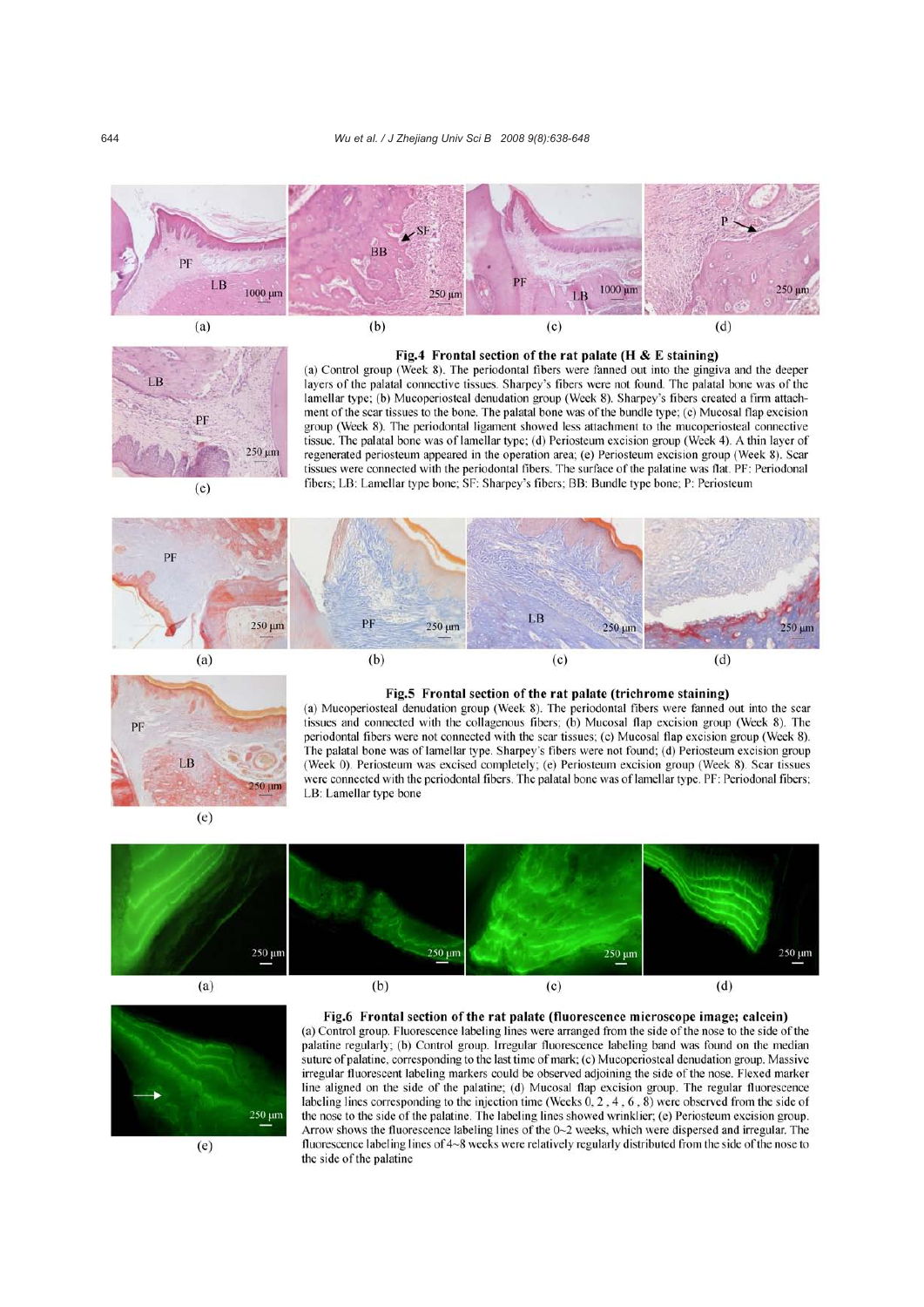# DISCUSSION

Earlier studies concerning with the influence of palatoplastic surgery on facial growth and development had used non-bony cleft animal models. The closure of a human palatal cleft is generally achieved by soft tissues alone rather than by osseous surgeries. The wound in the palatal lateral excision area was caused by the medial translocation of soft tissues to close the defect. Furthermore, surgical creation of the palatal bony defect has to undergo the healing process of bone. Our study did not include the artificial creation of bony clefts because of possible complications from extensive trauma.

Our previous study (Meng *et al*., 2007), concerning the roles of different areas of palatine bone denudation on the growth and development of the maxilla and dental arch, showed that surgical effect could be expressed efficiently in one-half of the palate soft tissues operated.

Calcein, a familiar fluorescent reagent, could specifically label calcium salt released into newly formed bone matrix and is capable of rapidly penetrating into the skeletal structures (Suzuki, 1986; Ducy *et al*., 2000). The labeling can be detected under the short wavelength ultraviolet light (Lanyon *et al*., 1982; Burr *et al*., 1989; Lee *et al*., 2000; O′Brien *et al*., 2003). It is very stable once it is incorporated, and free calcein is rapidly cleared from the circulation. Furthermore, its application needs  $10~14$  d, which is appropriate to our observation time. In addition, calcein could be sensitive to determine the bone deposition despite the lowest application dose (Pautke *et al*., 2007) thus making it a useful vital marker to sites of new bone deposition in our study.

Many methods can be used to prevent the inhibition of maxilla and dental arch growth after palatal repair. In this study, we simulated the lateral excisions of palatal repair according to the partially split flap technique and the method of mucosa origin from autogenic covering on rats to obviate growth inhibition of the palatine, and compared the effects with those in lateral excisions of the von Langenbeck technique, which verified the effect on the growth and development of the maxilla and dental arch.

Different types of palatal lateral excisions may have different effects on the growth and development of the maxilla and dental arch. The mucosal flap excision group, which retained the structures of periosteum layer, showed the weakest effect, and the indices had the most approximate values to those of the control group.

The histological findings in the mucoperiosteum excision group are in agreement with the findings of Wijdeveld *et al*.(1991). The composition of healed tissues was different from normal mucoperiosteum. The scar tissues contained the gross collagen fibers but lacked the elastic fibers of normal palatal mucosa. The firm attachment of the scar tissues to the palatal bone was due to the Sharpey's fibers. The collagen fibers in the wound were also connected with teeth and periodontal ligament. The distribution of tensile forces along the whole palatine was changed. At the same time, local tensile forces might act in medial direction on the teeth. Furthermore, palatal bone was classified into membrane bone. The integrity of the periosteum and the quantity of the osteoblasts directly refer to bony matrix formation and mineral matter deposition. Periosteum was not present in this group. The palatal bone took on the bundle type deposition in histological appearance. Fluorescent labeling appeared blurred and flexed labeling lines, which might be the manifestation of this bundle type deposition. The formation of bundle bone is the result of the wound healing in areas of denuded bone. Bundle bone can be characterized as immature bone and often appears in postnatal life and in places where bone repair takes place (Ham and Cormack, 1979), as is the case in denuded bony areas. In addition, the rates of bone deposition at all four phases were decreased. All of these factors induced the growth inhibition of the hard palate.

Scar tissue areas showed lower perfusion values, reflecting a lower vascular density in the scar, according to Chu *et al*.(2000)'s study on rat palates. In the mucosal flap excision group, the inhibitive growth rate in early period may be due to the operation damage to the partial blood vessels and nerves and the primary construction of scar tissues. The attachment of Sharpey's fibers and connecting collagen fibers with periodontal ligament were not found. The method in this study retained the structures of the periosteum layer and the primary nourished vascellum. The method prevented the attachment of Sharpey's fibers and decreased the contractual degree after full development of scar. Thus local contraction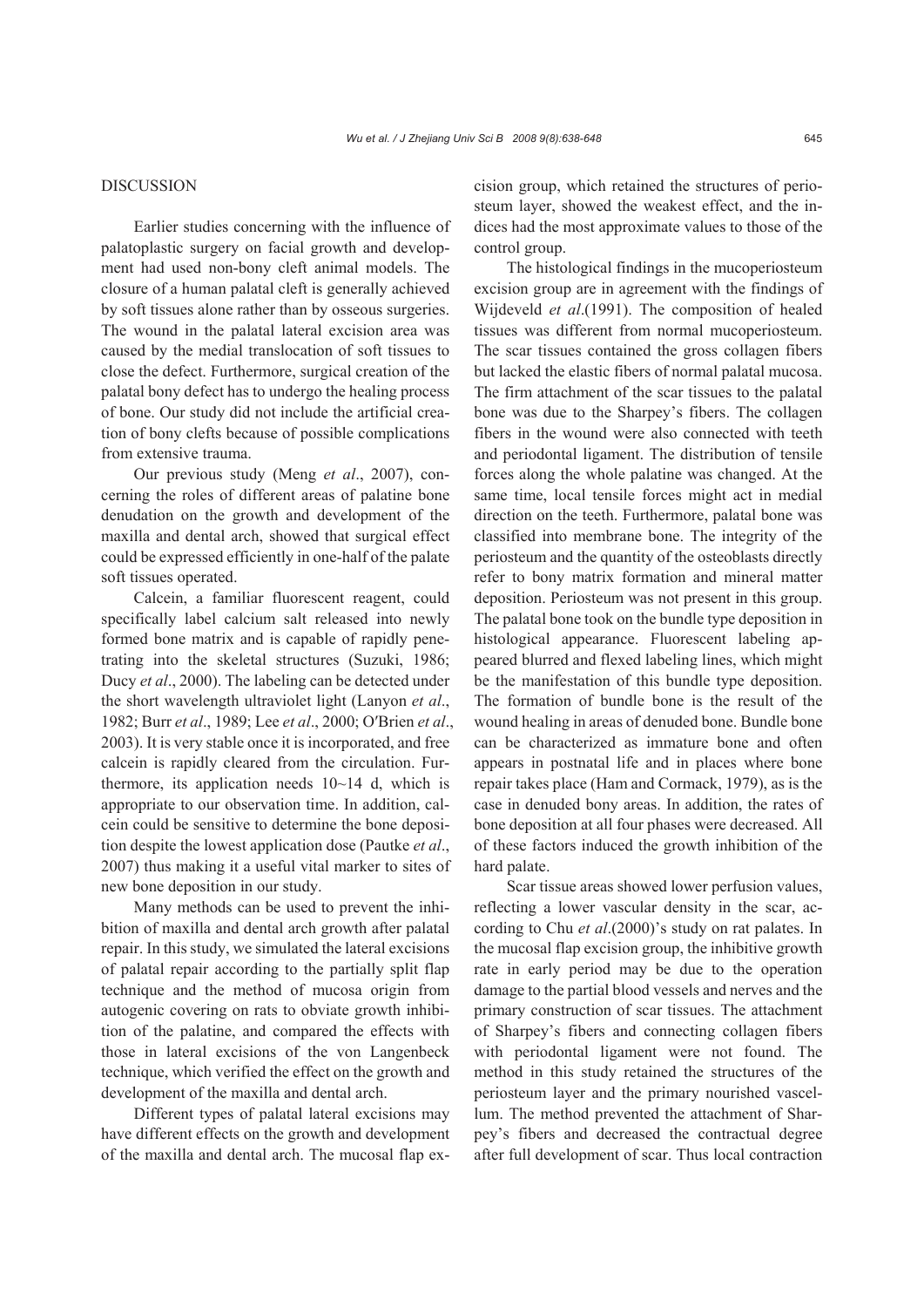forces were blocked and the degree of maxilla and dental arch growth inhibition was reduced. Beside the same structure of periosteum, the histological features of the tissues after surgery were the most approximate to those in the control group. Fluorescent labeling showed that the marker lines aligned regularly. They reflected the lamellar type palatal bones formation in these areas. Bone trabecula and osteoid formed along the periosteum. Furthermore, the bone deposition rates at four phases were most approximate to those of the control group. Therefore, the growth rates of maxilla were most approximate to those of the control group in different periods.

The excision of periostea might disturb the maxilla "organic center" and affect the growth and development of maxilla in the periosteum excision group. Compared with the mucosal flap excision group, the same histological features of the tissues were found except that the collagen fibers were connected with periodontal ligament. This method also can prevent the formation of Sharpey's fibers and block local contraction forces. Thus the degree of maxilla and dental arch growth inhibition was reduced. The conjunction of fibers and the periodontal ligament, injured periosteum and the more serious damage of blood vessels and nerves in this group might explain the maxilla and dental arch widths difference in the mucosal flap excision group and the periosteum excision group. Fluorescent labeling showed that the alignment of labeling lines changed from disorder to regular 4 weeks after operation, which might reflect the bundle bone formation switched to the lamellar type deposition. Furthermore, the bone deposition rates of the four phases were slower than those in the mucosal flap excision group. All of these reasons could testify that the method in the periosteum excision group, which simulated the technique of mucosa origin from autogenic covering, could prevent the inhibition of maxilla and dental arch growth after surgery. However, the effect was weaker than that by the method in the mucosal flap excision group which simulated the partially split flap technique.

Above all, we could demonstrate that the remain of the periosteum in palatal lateral area is important to the growth and development of maxilla and dental arch after surgery. Urist and Mclean (1952)'s and Zheng *et al*.(2006)'s work showed that the osteogenic role of periosteum played an important part in membrane bone formation. The growth and development of the palatine perform a pattern of intramembranous ossification and new bony tissue forms along the periosteum layer. Furthermore, intact periosteum can prevent hematoma, development and attachment of Sharpey's fibers. Therefore, the method of retaining periosteum could reduce the degree of maxilla and dental arch growth inhibition following surgery.

## **CONCLUSION**

There were different effects on the growth and development of the maxilla and dental arch in different types of palatal lateral excisions. Periosteum is important for bone formation and the pattern of deposition. The prevention of Sharpey's fibers forming and attaching to the palatine can effectively avert the following malformation.

## **References**

- Burr, D.B., Schaffler, M.B., Yang, K.H., Wu, D.D., Lukoschek, M., Kandzari, D., Sivaneri, N., Blaha, J.D., Radin, E.L., 1989. The effects of altered strain environments on bone tissue kinetics. *Bone*, **10**(3):215-221. [doi:10.1016/8756- 3282(89)90056-2]
- Chu, S., Ishikawa, H., Kim, T., Yoshida, S., 2000. Analysis of scar tissue distribution on rat palates: a laser Doppler flowmetric study. *Cleft Palate Craniofac. J.*, **37**(5): 488-496. [doi:10.1597/1545-1569(2000)037<0488:AOST DO>2.0.CO;2]
- Diehl, H., Ellingboe, J.L., 1956. Indicator for titration of calcium in presence of magnesium using disodium dihydrogen ethylenediamine tetraacetate. *Anal. Chem.*, **28**(5): 882-884. [doi:10.1021/ac60113a030]
- Ducy, P., Schinke, T., Karsenty, G., 2000. The osteoblast: a sophisticated fibroblast under central surveillance. *Science*, **289**(5484):1501-1504. [doi:10.1126/science.289. 5484.1501]
- Graber, T.M., 1949. A ceghalometric analysis of the developmental pattern and facial morphology in cleft palate. *Angle Orthod.*, **19**(2):91-100.
- Ham, A.W., Cormack, D.H. (Eds.), 1979. Bone and Bones. *In*: Histology. JB Lippincott, Philadelphia, p.387-388.
- In de Braekt, M.M.H., Maltha, J.C., Kuijpers-Jagtman, A.M., 1995. Poly-(L-lactic) acid membranes in palatal surgery in beagle dogs: clinical and histologic evaluation. *Cleft Palate Craniofac. J.*, **32**(4):290-298. [doi:10.1597/1545- 1569(1995)032<0290:PLLAMI>2.3.CO;2]
- Ishikawa, H., Nakamura, S., Misaki, K., Kudoh, M., Fukuda, H., Yoshida, S., 1998. Scar tissue distribution on palates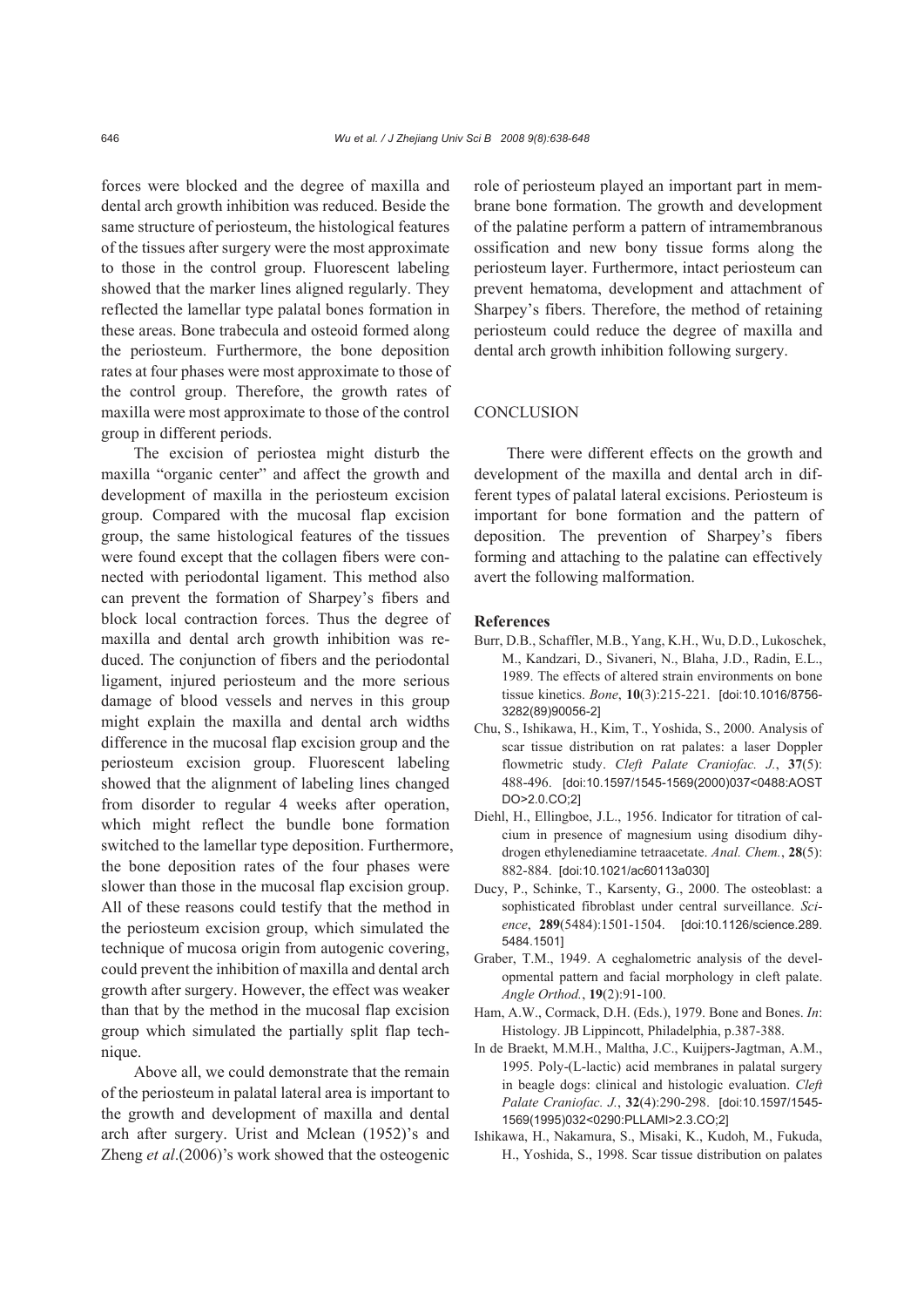and its relation to maxillary dental arch form. *Cleft Palate Craniofac. J.*, **35**(4):313-319. [doi:10.1597/1545-1569 (1998)035<0313:STDOPA>2.3.CO;2]

- Ito, S., Noguchi, M., Suda, Y., Yamaguchi, A., Kohama, G., Yamamoto, E., 2006. Speech evaluation and dental arch shape following pushback palatoplasty in cleft palate patients: supraperiosteal flap technique versus mucoperiosteal flap technique. *J. Craniomaxillofac. Surg.*, **34**(3): 135-143.
- Jiménez, M.D.A., Gil, I.S., Corvillo, M.A.P., 1988. Determination of calciumand magnesium in milk by complexometric titration using protein precipitation and complexation with Palladiazo or other indicators. *Analyst*, **113**(4):633-635. [doi:10.1039/an9881300633]
- Kim, T., Ishikawa, H., Chu, S., Handa, A., Iida, J., Yoshida, S., 2002. Constriction of the maxillary dental arch by mucoperiosteal denudation of the palate. *Cleft Palate Craniofac. J.*, **39**(4):425-431. [doi:10.1597/1545-1569(2002) 039<0425:COTMDA>2.0.CO;2]
- Kremenak, C.R.Jr., Searls, J.C., 1971. Experimental manipulation of midfacial growth: a synthesis of five years of research at the Iowa Maxillofacial Growth Laboratory. *J. Dent. Res.*, **50**(6):1488-1491.
- Lanyon, L.E., Goodship, A.E., Pye, C.J., MacFie, J.H., 1982. Mechanically adaptive bone remodelling. *J. Biomech.*, **15**(3):141-154. [doi:10.1016/0021-9290(82)90246-9]
- Lee, T.C., Arthur, T.L., Gibson, L.J., Hayes, W.C., 2000. Sequential labelling of microdamage in bone using chelating agents. *J. Orthop. Res.*, **18**(2):322-325. [doi:10. 1002/jor.1100180222]
- Leenstra, T.S., Kuijpers-Jagtman, A.M., Maltha, J.C., Freihofer, H.P., 1995a. Palatal surgery without denudation of bone favours dento-alveolar development in dogs. *Int. J. Oral Maxillofac. Surg.*, **24** (6):440-444. [doi:10. 1016/S0901-5027(05)80474-6]
- Leenstra, T.S., Maltha, J.C., Kuijpers-Jagtman, A.M., Spauwen, P.H., 1995b. Wound healing in beagle dogs after palatal repair without denudation of bone. *Cleft Palate Craniofac. J.*, **32**(5):363-369. [doi:10.1597/1545- 1569(1995)032<0363:WHIBDA>2.3.CO;2]
- Leenstra, T.S., Kohama, G.I., Kuijpers-Jagtman, A.M., Freihofer, H.P., 1996. Supraperiosteal flap technique versus mucoperiosteal flap technique in cleft palate surgery. *Cleft Palate Craniofac. J.*, **33** (6):501-506. [doi:10. 1597/1545-1569(1996)033<0501:SFTVMF>2.3.CO;2]
- Lynch, J.B., Peil, R., 1966. Retarded maxillary growth in experimental cleft palates mechanical binding of scar tissue in puppies. *Am. Surg.*, **32**(7):507-511.
- Meng, T., Shi, B., Huang, X., Zheng, Q., Wang, Y., Wu, M., Lu, Y., Li, S., 2007. Roles of different areas of palatine bone denudation on growth and development of the maxilla and dental arch: an experimental study. *J. Craniofac. Surg.*, **18**(2):391-398. [doi:10.1097/01.scs.0000 235109.15860.f7]
- Noguchi, M., Suda, Y., Ito, S., Kohama, G., 2003. Dento-alveolar development in unilateral cleft lip, al-

veolus and palate. *J. Craniomaxillofac. Surg.*, **31**(3): 137-141.

- O′Brien, F.J., Taylor, D., Lee, T.C., 2003. Microcrack accumulation at different intervals during fatigue testing of compact bone. *J. Biomech.*, **36**(7):973-980. [doi:10.1016/ S0021-9290(03)00066-6]
- Ophof, R., Maltha, J.C., von den Hoff, J.W., Kuijpers-Jagtman, A.M., 2004. Histologic evaluation of skin-derived and collagen-based substrates implanted in palatal wounds. *Wound Repair Regen.*, **12**(5):528-538. [doi:10.1111/j. 1067-1927.2004.012505.x]
- Ophof, R., Maltha, J.C., Kuijpers-Jagtman, A.M., von den Hoff, J.W., 2008. Implantation of tissue-engineered mucosal substitutes in the dog palate. *Eur. J. Orthod.*, **30**(1):1-9. [doi:10.1093/ejo/cjm082]
- Pautke, C., Tischer, T., Vogt, S., Haczek, C., Deppe, H., Neff, A., Horch, H.H., Schieker, M., Kolk, A., 2007. New advances in fluorochrome sequential labelling of teeth using seven different fluorochromes and spectral image analysis. *J. Anat.*, **210**(1):117-121. [doi:10.1111/j.1469-7580. 2006.00660.x]
- Perko, M.A., 1974. Primary closure of the cleft palate using a palatal mucosal flap: an attempt to prevent growth impairment. *J. Maxillofac. Surg.*, **2**(1):40-43. [doi:10.1016/ S0301-0503(74)80012-3]
- Pigott, R.W., Albery, E.H., Hathorn, I.S., Atack, N.E., Williams, A., Harland, K., Orlando, A., Falder, S., Coghlan, B., 2002. A comparison of three methods of repairing the hard palate. *Cleft Palate Craniofac. J.*, **39**(4):383-391. [doi:10.1597/1545-1569(2002)039<0383: ACOTMO>2.0.CO;2]
- Searls, J.C., Biggs, D.R., 1974. Surgically induced maxillary growth inhibition in rats. *Cleft Palate J.*, **11**:1-16.
- Shetye, P.R., 2004. Facial growth of adults with unoperated clefts. *Clinics in Plastic Surgery*, **31**(2):361-371. [doi:10. 1016/S0094-1298(03)00137-8]
- Shi, B., Song, Q.G., Huang, X., 2003. Maxillary growth following tissue engineered oral mucosal implantation on mucoperiosteal denuded palate process in rats. *West China J. Stomatology*, **21**(1):255 (in Chinese).
- Suzuki, S., 1986. Histomorphometric study on growing condyle of rat. *Bull. Tokyo. Med. Dent. Univ.*, **33**(1): 23-34.
- Urist, M.R., Mclean, F.C., 1952. Osteogenic potency and new bone formation by induction in transplants to the anterior chamber of eye. *J. Bone Joint Surg.*, **34A**:443-476.
- Vander Poorten, V., Ostyn, F., van Kerckhoven, W., Wellens, W., Breuls, M., Verdonck, A., Vergalle, C., Schoenaers, J.H., 2006. The Leuven staged supraperiosteal retropositioning repair: long-term velopharyngeal function in non-syndromic cleft palate. *B-ENT.*, **2**(Suppl. 4):35-43.
- Wallach, D.F.H., Surgenor, D.M., Soderberg, J., Delano, E., 1959. Preparation and properties of 3,6-dihydroxy-2,4 bis-[*N*,*N*′-(carboxymethyl)-aminomethyl] fluoran. Utilization for the ultramicrodetermination of calcium. *Anal. Chem.*, **31**(3):456-460. [doi:10.1021/ac60147a041]